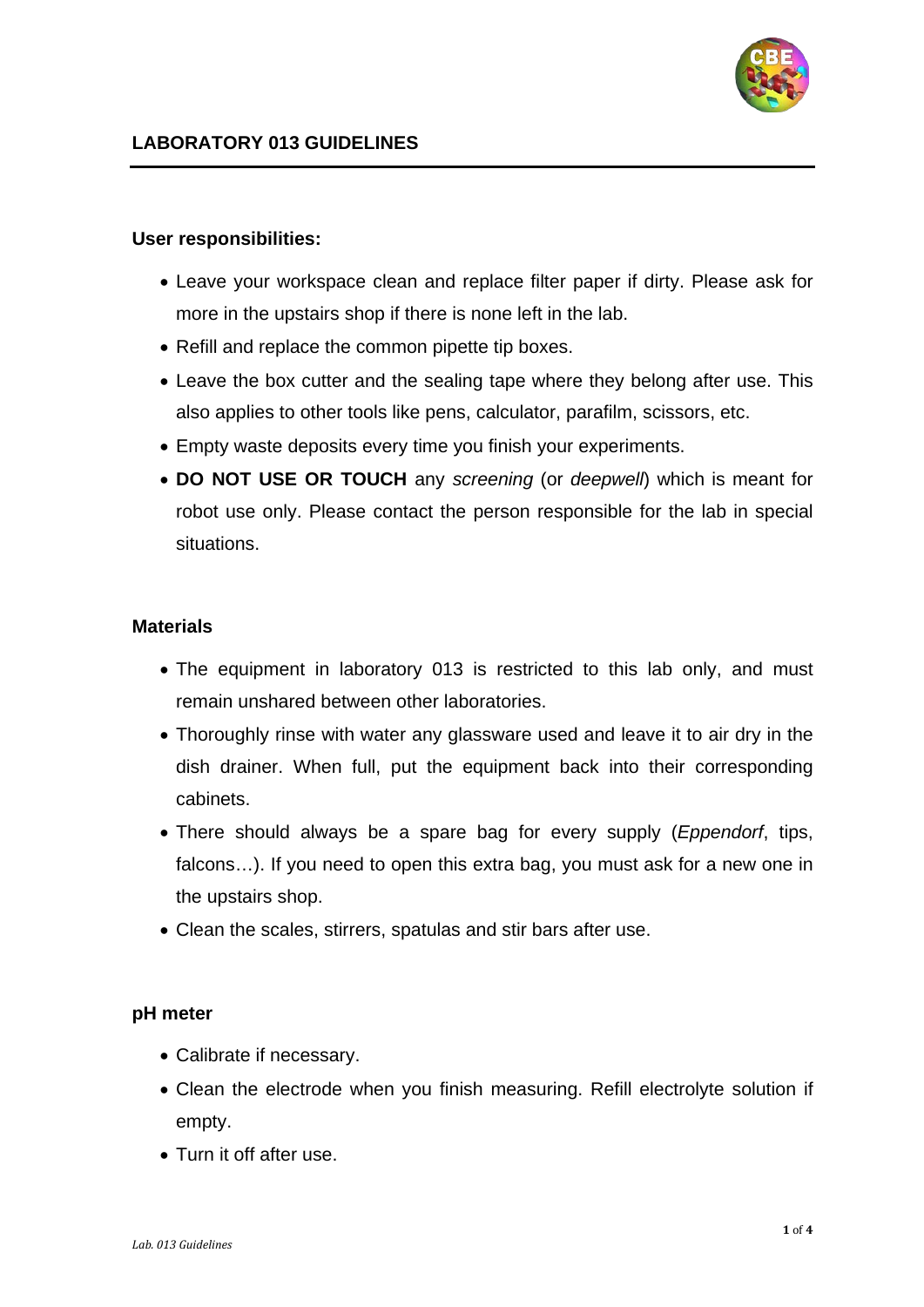

# **Crystallization solutions**

- Commercial *screening solutions* can be found in the first floor's cold room. Boxes should be returned after use.
- When commercial solutions are sufficiently empty so that *deepwells* cannot be refilled using the robot, they should be placed inside the boxes in laboratory 013, which are set aside for hand use. In order not to accumulate more boxes, users should try to complete the set of solutions per screen. The date in which they are available for hand use must be written on the falcon tubes.
- If there is a contaminated solution, it must be thrown away immediately to prevent its use by others.

## **Innovadine Crystallization Robot**

- Please sign up on the sheet beside the robot and include any problems (if any).
- The cutter and sealing tape for the robot's plates must remain beside it.
- The detergent available for cleaning is reusable and should not be thrown away. Make more if necessary.
- Check water levels when you finish your experiments. You must refill and degas the water tank if it has reached the maximum level indicated on the deposit, so that it is ready for the next user.
- Change the helium tank when empty. Instructions are placed next to the robot. If you need any help, ask the people responsible for the 013 laboratory.
- When you finish using the robot, do not forget to shut off the helium tank (pull down the red lever on the side of the tank).

## **Gilson Robot**

• Sign up in the note book if you are using the robot. Include any problems (if any).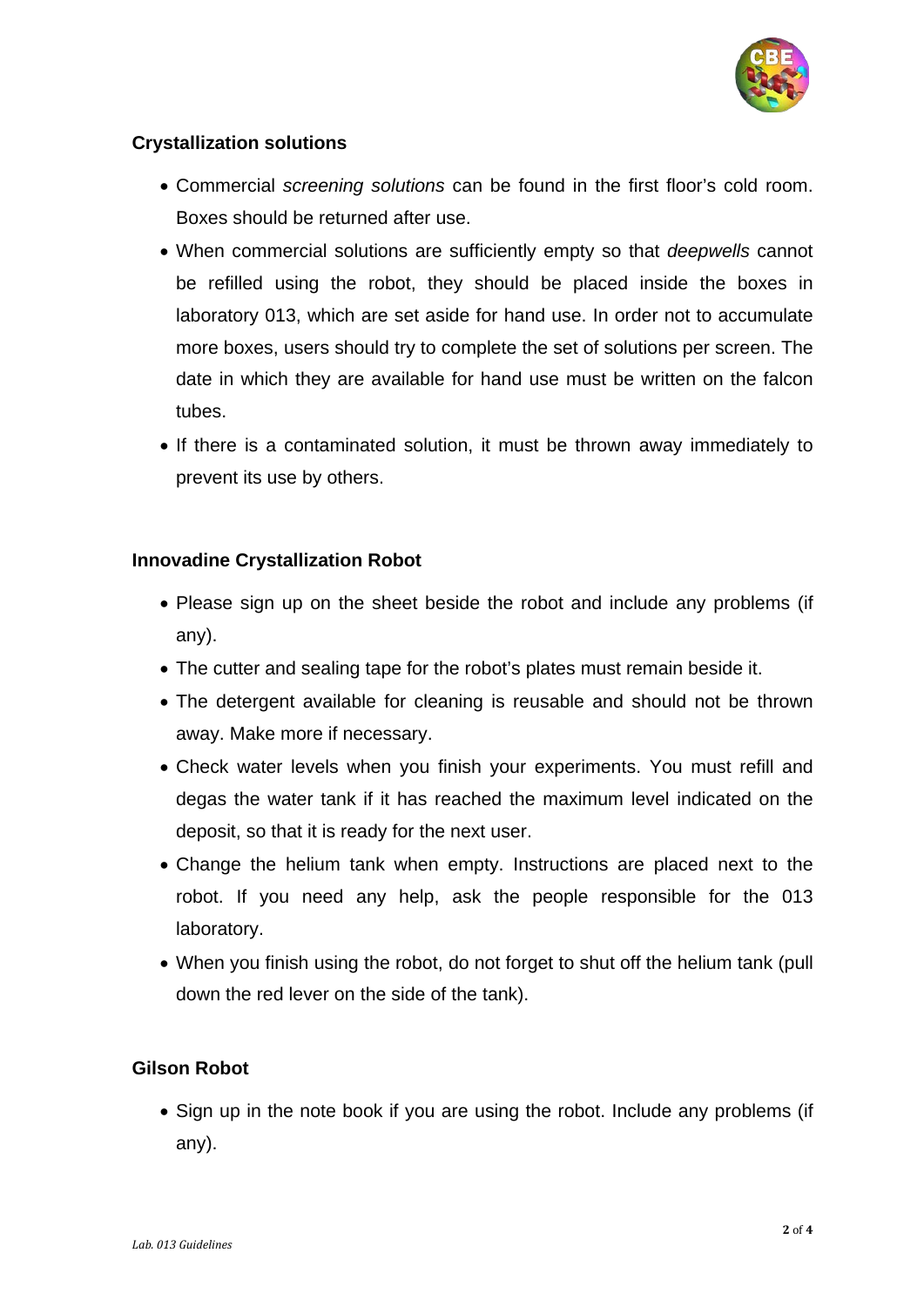

• Make sure there is plenty of milliQ water and ethanol. You must sonicate both solutions when refilling in order to ensure the correct functioning of the robot.

# **Synchrotron** *Loops* **and Crystal Freezing Equipment**

- There are templates that are to be filled out with the samples taken on each synchrotron trip. Make photocopies whenever there are only two left (around 40 copies will do).
- Make sure you clean the loops correctly. Ask for help if you are not sure about the protocol.
- When you finish freezing your crystals, return the equipment back to the cabinet when dry (dewars and styrofoam containers).
- The glue used for loop mounting is kept in room 107.
- Put back and organize loops and synchrotron equipment after use.

Below is a guide on how to plan a crystallization experiment in order to optimize the assays as well as minimize costs and equipment usage.

- 1. All crystallization experiments must be approved by the corresponding supervisor to avoid redundant or wasteful assays.
- 2. Before using commercial crystallization screens, optimal protein concentration must be evaluated by a "Pre-Crystallization Test" (PCT kit), instead of a "trial-and-error" approach. PCT should be used in 48-well sitting drop plates with sealing tape. Sealing the whole plate is recommended and wells should be uncovered and reused in future assays to avoid using new plates every time.

The 48-well sitting drop plates allow 10  $\mu$ l drops (5+5) and 100-150  $\mu$ l in the reservoirs.

3. Robot plates "Innovadine SD2" have two independent wells. These should be used every time if possible, i.e. two mutants, two proteins, ligands…